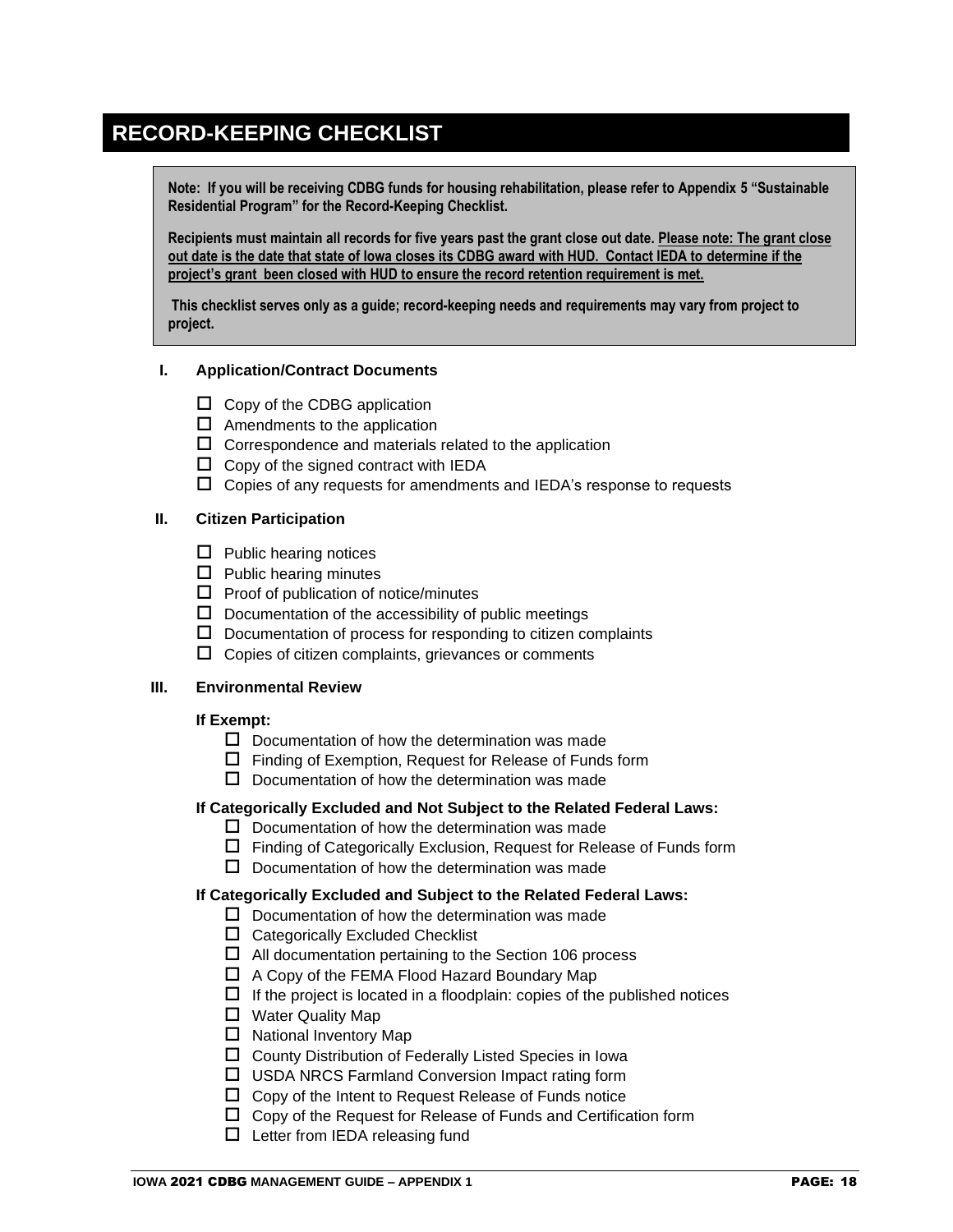## **If an Environmental Assessment was required:**

- $\square$  Documentation of how the determination was made
- □ Environmental Clearance Worksheet
- $\Box$  All documentation pertaining to the Section 106 process
- $\Box$  A Copy of the FEMA Flood Hazard Boundary Map
- $\Box$  If the project is located in a floodplain: copies of published notices
- □ Water Quality Map
- $\Box$  National Inventory Map
- $\square$  County Distribution of Federally Listed Species in Iowa
- □ USDA NRCS Farmland Conversion Impact rating form
- $\Box$  Copy of the concurrent FONSI and Request for Release of Funds Notice
- $\square$  Copy of the Request for Release of Funds and Certification form
- $\Box$  Letter from IEDA releasing funds
- $\Box$  Copies of citizen comments made on the environmental assessment

### **IV. Financial Management**

- $\Box$  Copies of invoices for project expenses and other source documentation as applicable (e.g., purchase orders, contracts, budget transfer memoranda, time records)
- $\Box$  Copies of requests for funds
- $\Box$  Copies of State warrants
- $\Box$  Copies of minutes approving payment of invoices
- $\square$  Bank records (e.g., canceled checks, deposit slips, bank statements)
- $\Box$  Written accounting procedures
- $\Box$  Accounting books of original and final entry
- $\square$  Documentation of local effort
- $\Box$  Program income records

#### **V. Professional Services and Architectural/Engineering Services Procurement**

- $\Box$  List of firm/individuals solicited
- $\Box$  Written request for proposal for professional services (if secured by competitive negotiation)/request for qualifications for architect/engineer
- $\square$  Evaluation criteria
- $\Box$  Publicized notice
- $\square$  Denial/award letters
- $\Box$  Minutes of the meeting at which the contract was awarded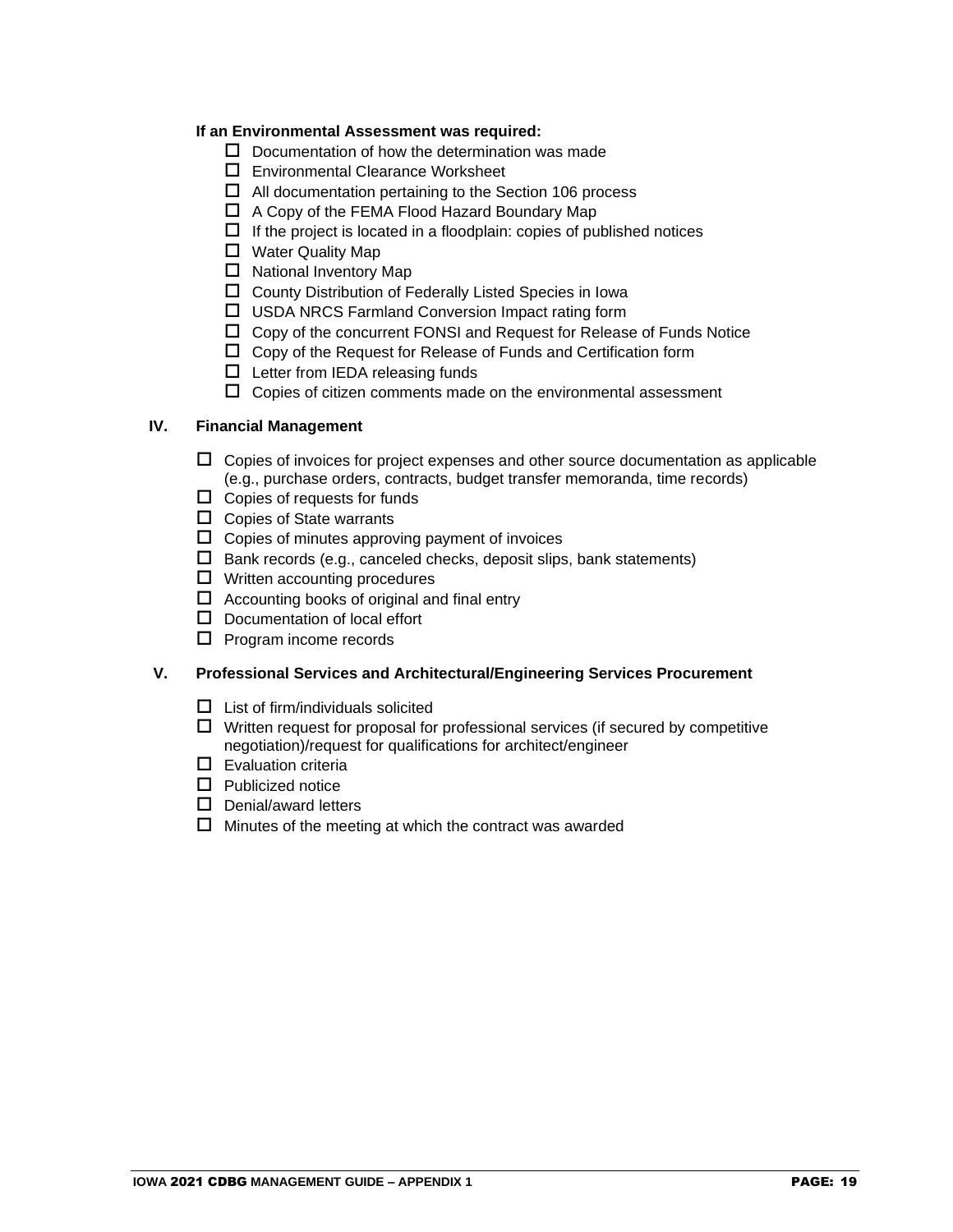# **VI. Construction Contract/Labor Standards (if applicable)**

- $\Box$  Notice of appointment of Labor Standards Officer
- $\Box$  Labor standards checklist
- $\Box$  Request for wage determination
- $\Box$  Copy of bid advertisement
- $\Box$  Copy of bid package
	- $\Box$  Project specifications
	- $\square$  Copy of wage determination from IEDA
	- $\Box$  Statement of terms and conditions
	- $\square$  Contractor and subcontractor certification forms
	- $\Box$  Bid, performance and other bond requirements
- $\square$  Contract procurement and award
	- $\Box$  Minutes of the bid opening meeting
	- $\square$  Log of bid package recipients and bidders
	- $\Box$  Check for contractor debarment
	- $\Box$  Copy of contract must include the same items as the bid package with completed forms
- $\square$  Pre-construction conference report or minutes
- $\Box$  Copy of notice of contract award
- $\Box$  Notice to contractor to proceed with work
- $\Box$  Report of additional classifications and wage rates (if applicable)
	- $\Box$  Report of additional classification (HUD 4230a)
	- $\Box$  Additional classifications and wage rate approval
- $\square$  Contractor performance records
	- $\Box$  Reports on job site inspections
	- $\Box$  Weekly payroll reports for each contractor and subcontractor and evidence of review
	- $\Box$  Weekly statement of compliance for each contractor/subcontractor
	- $\square$  Employee interview reports
	- $\Box$  Log of payments made to contractor
- $\Box$  Records of contractor violations (if applicable)
	- $\Box$  Notice of contractor violation
	- $\Box$  Record of resolution
	- $\Box$  Report of wage restitution accomplished
	- $\square$  Calculation of employee restitution
	- $\square$  Proof of employee restitution